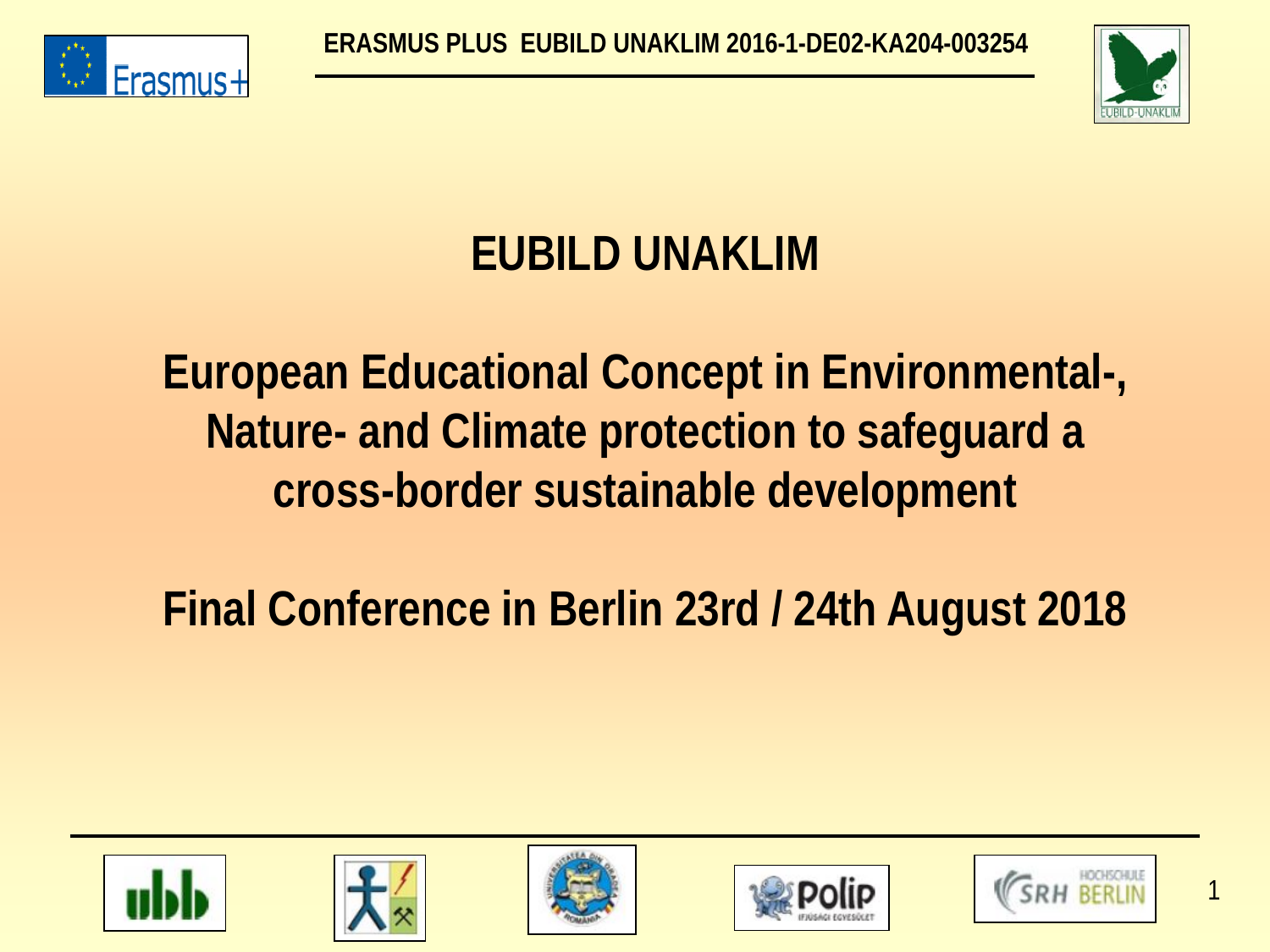



**Programme: ERASMUS Plus Strategic Partnerships Duration 1.9.2016 – 31.8.2018 Coordinator: ubb e.V. Berlin, Germany** 

**Partners: SRH Hochschule, Berlin, Germany, Polip, Szegszárd, Hungary , Igsmie Pan, Kraków, Poland University of Oradea, Romania**









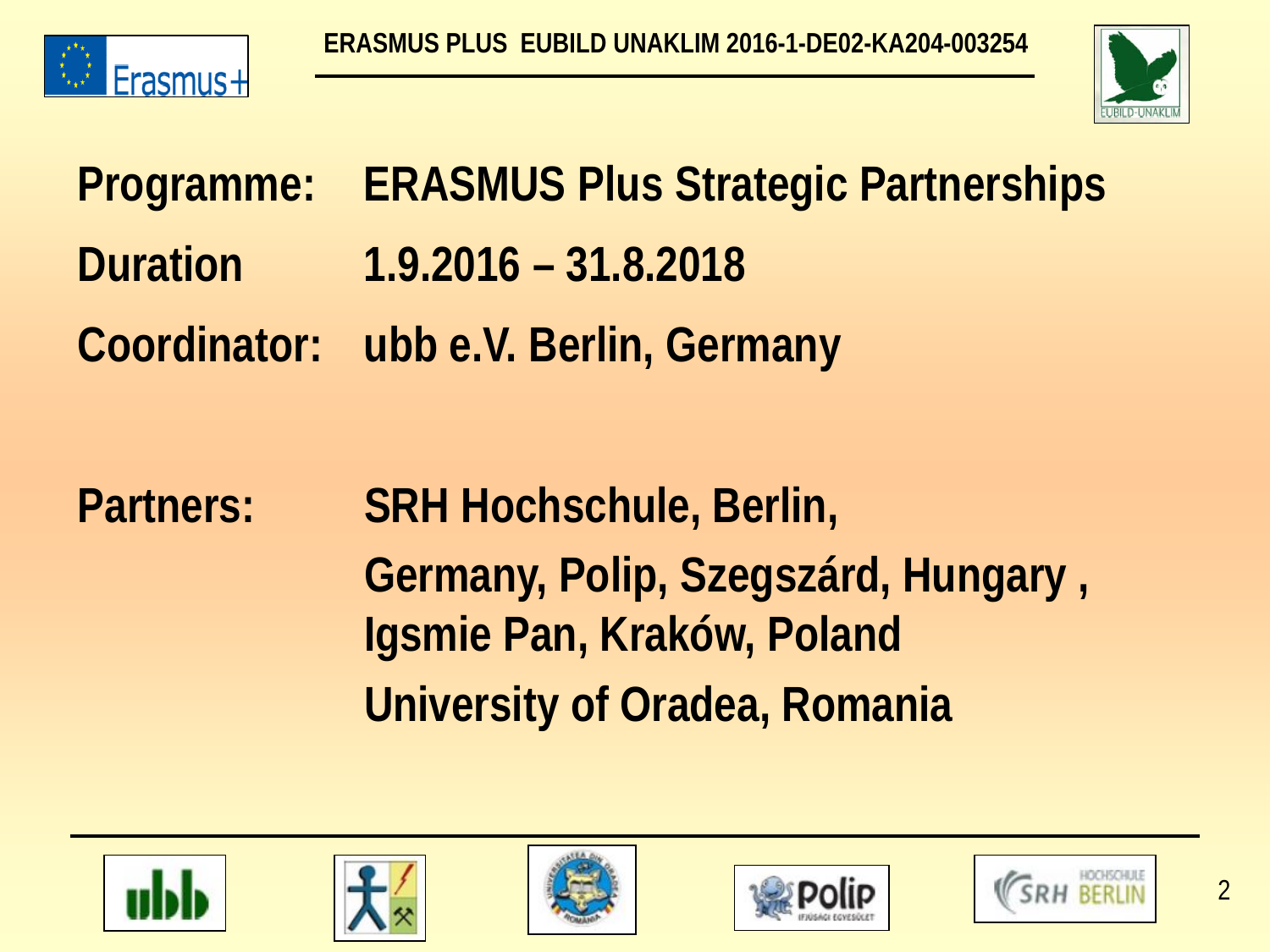



# **Project Management Office (PMO)**

**Ilona Winter, ubb e.V.: (IW): Financial activities, documentation and upload financial documents into EU database**

**Susanne Rahner, ubb e.V.: (SR): Project Management and implementation upload project results into EU database** 

**Michael Hartmann, SRH: (MH): Technical implementation, website and learning platform responsible (design and continuously feed), Questionnaire tool** 









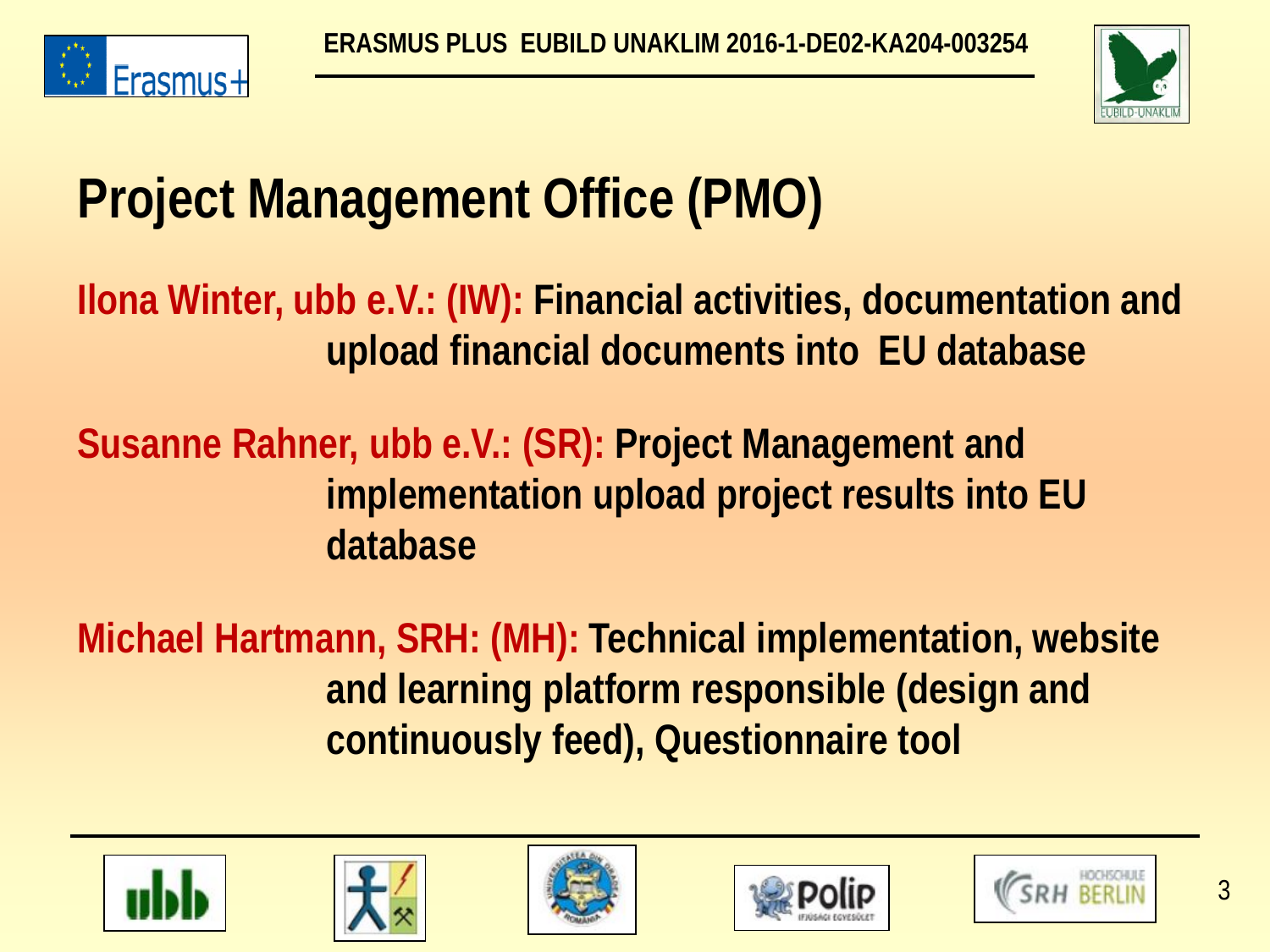



# **Project Work and Tasks**

## **Task and Allocation list (T&A)**

- **Excel sheet with all data, deadlines**
- **Partner send information, documents to PMO**
- **IW and SR feed information into T&A Sheet**
- **Regularly sent round to partners**
- **They can see the project progress, the missing parts, their own contributions**









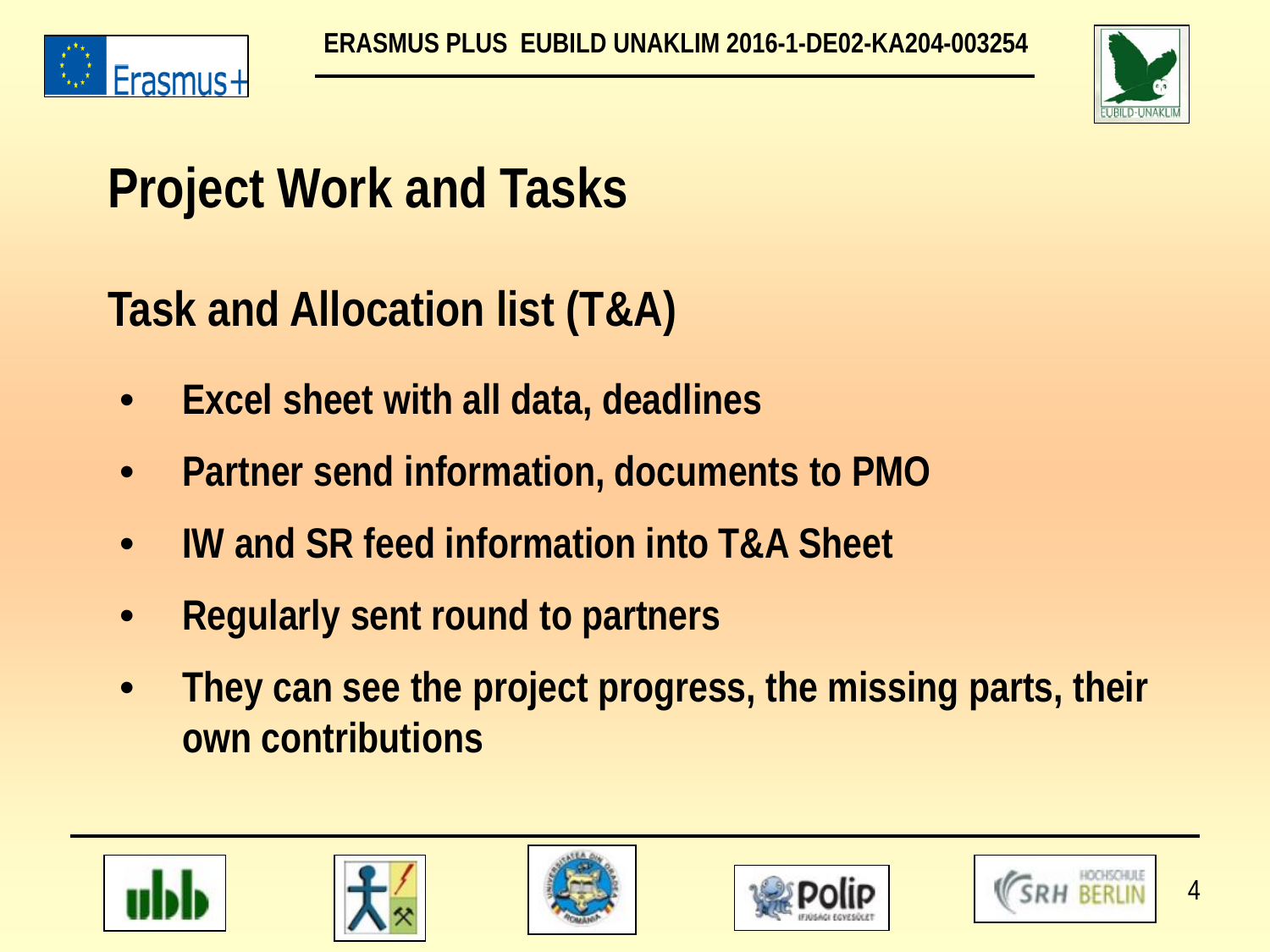



### **O1: National Studies on national activities and funding opportunities in furthering education programmes**

**Start: 1.10.2016 End: 31.8.2017**

- **Coordinator: ubb, SRH Responsible: all in their countries (DE, HU, PL, RO)**
- **Activities: 1. Form working group with representatives of each partner**
	- **2. Design, disseminate, evaluate questionnaire in all languages + english**
	- **3. Complete structure interviews**
	- **4. Search in each country about courses and institutions in the topic**
	- **5. Compile and write study**

**Interim Deliverables:** 

**March 2017 Partner Meeting in Szekszárd, report and presentation**

**April 2017 Multiplier Event in Kraków, presentation**

**Sept 2017 Progress report to NABIBB (second piece of money for partners)** 









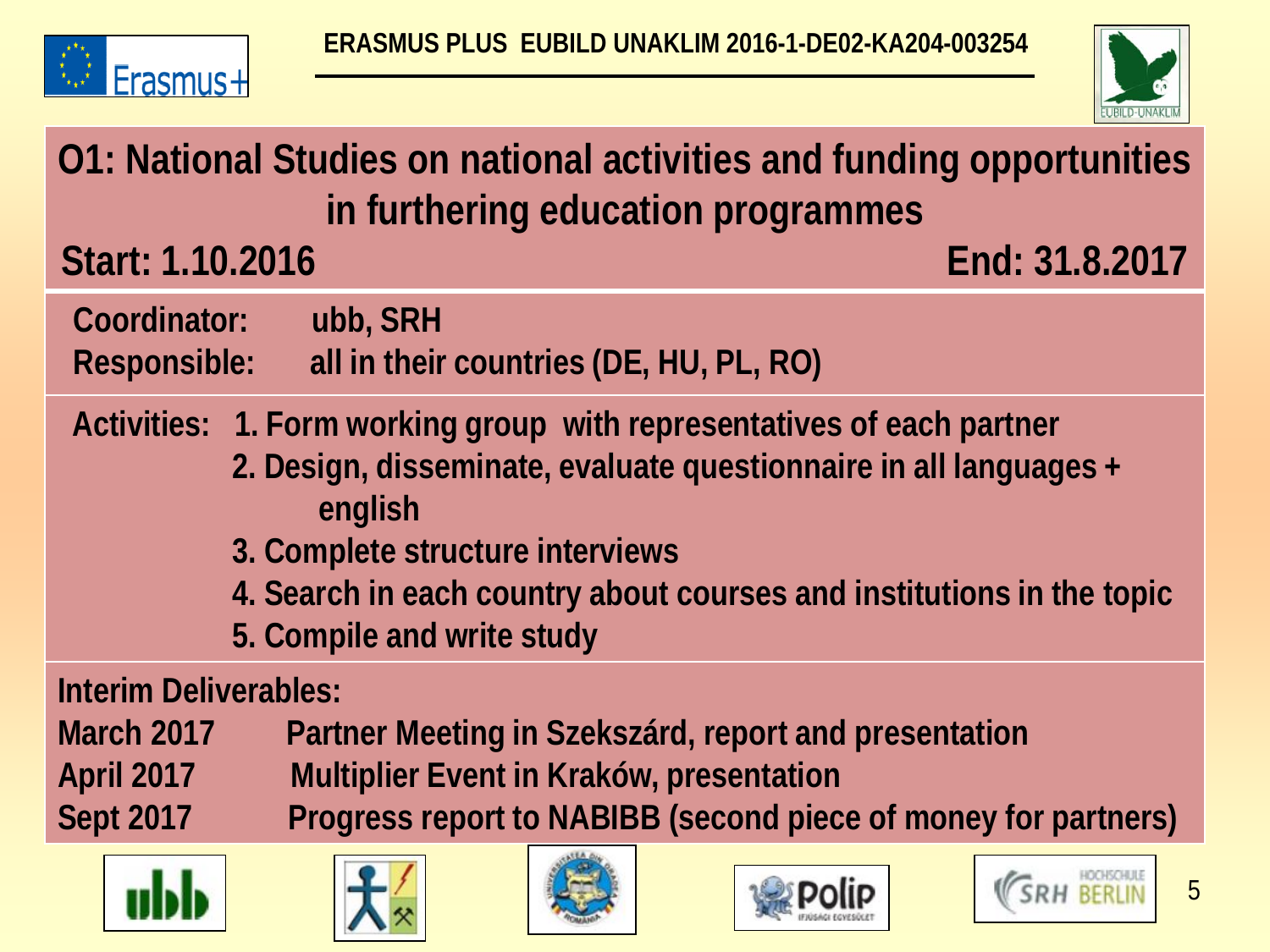



### **O2: Curriculum for International Course**

**Start: 1.12.2016 End: 31.1.2018**

 **Coordinator: ubb Responsible: all (DE, HU, PL, RO)**

 **Activities: 1. Form working group with representatives of each partner**

- **2. compile necessary key words for gaps, planned knowledge and skills (sectoral, horizontal, social )**
- **3. Compile training tools and methods**
- **4. Create international trainer database**
- **5. Ask expert advice for draft curriculum**
- **6. Search and approach potential accreditation bodies**

#### **Interim Deliverables:**

**Sept 2017 Partner Meeting in Oradea, report and presentation Sept 2017 Progress report to NABIBB (second piece of money for partners) March 2018 Multiplier Event in Oradea, report and presentation August 2018 Multiplier Event in Berlin, report and presentation**









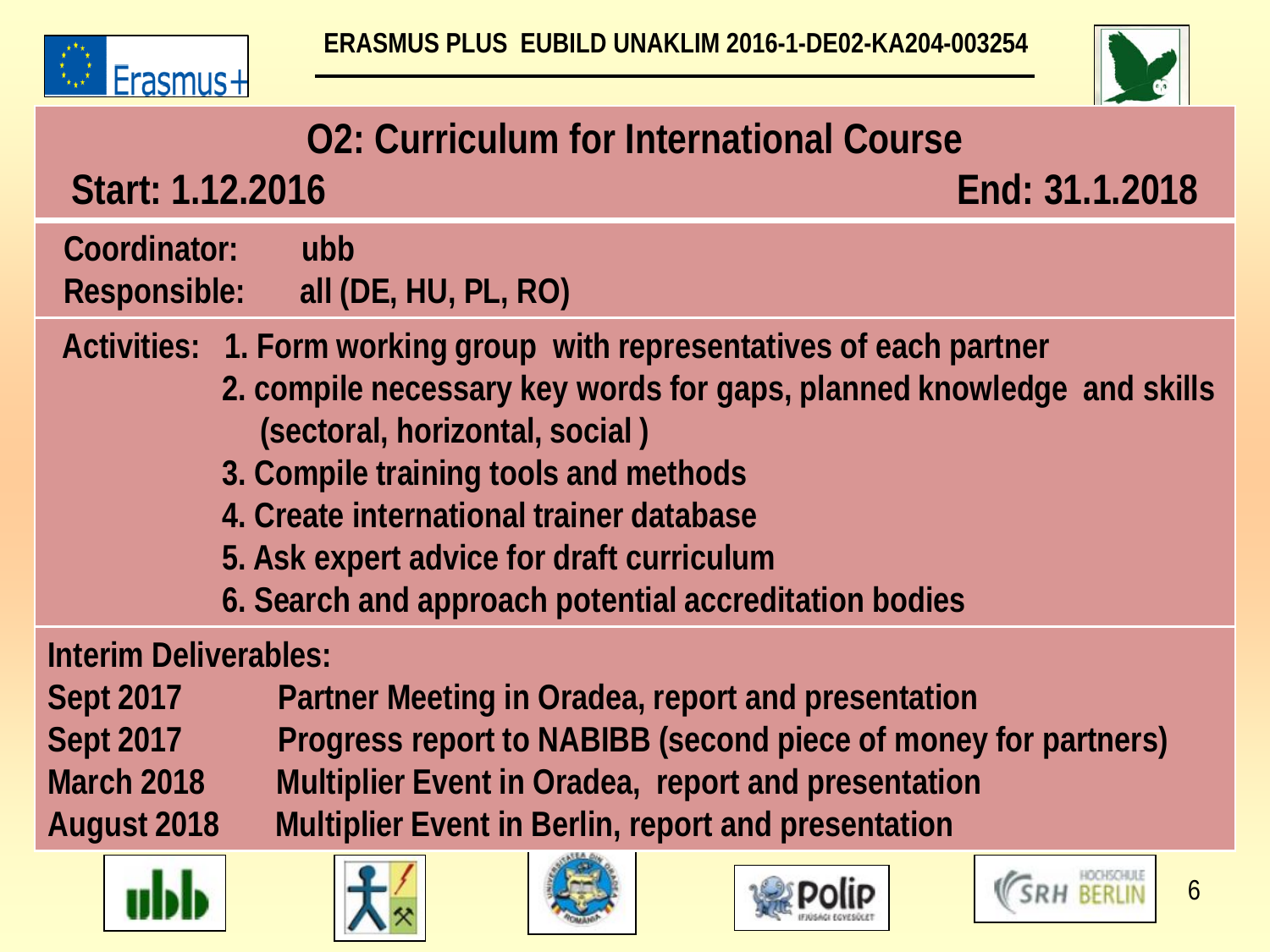



### **O3: Model Training Letter "Renewable Energy" Start: 1.12.2016 End: 28.2.2018**

 **Coordinator: PL Responsible: all (DE, HU, RO)**

 **Activities: 1. Form working group with representatives of each partner**

- **2. Compileframe conditions for training (duration, goals, time, topics, etc.))**
- **3. Design training tools and methods**
- **4. Ask expert advice for draft training Letter**
- **5. Cooperate with O4 responsibles for publishing on platform**

#### **Interim Deliverables:**

**Sept 2017 Partner Meeting in Oradea, report and presentation Sept 2017 Progress report to NABIBB (second piece of money for partners) March 2018 Multiplier Event in Oradea, final report and presentation August 2018 Multiplier Event in Berlin, final report and presentation**











7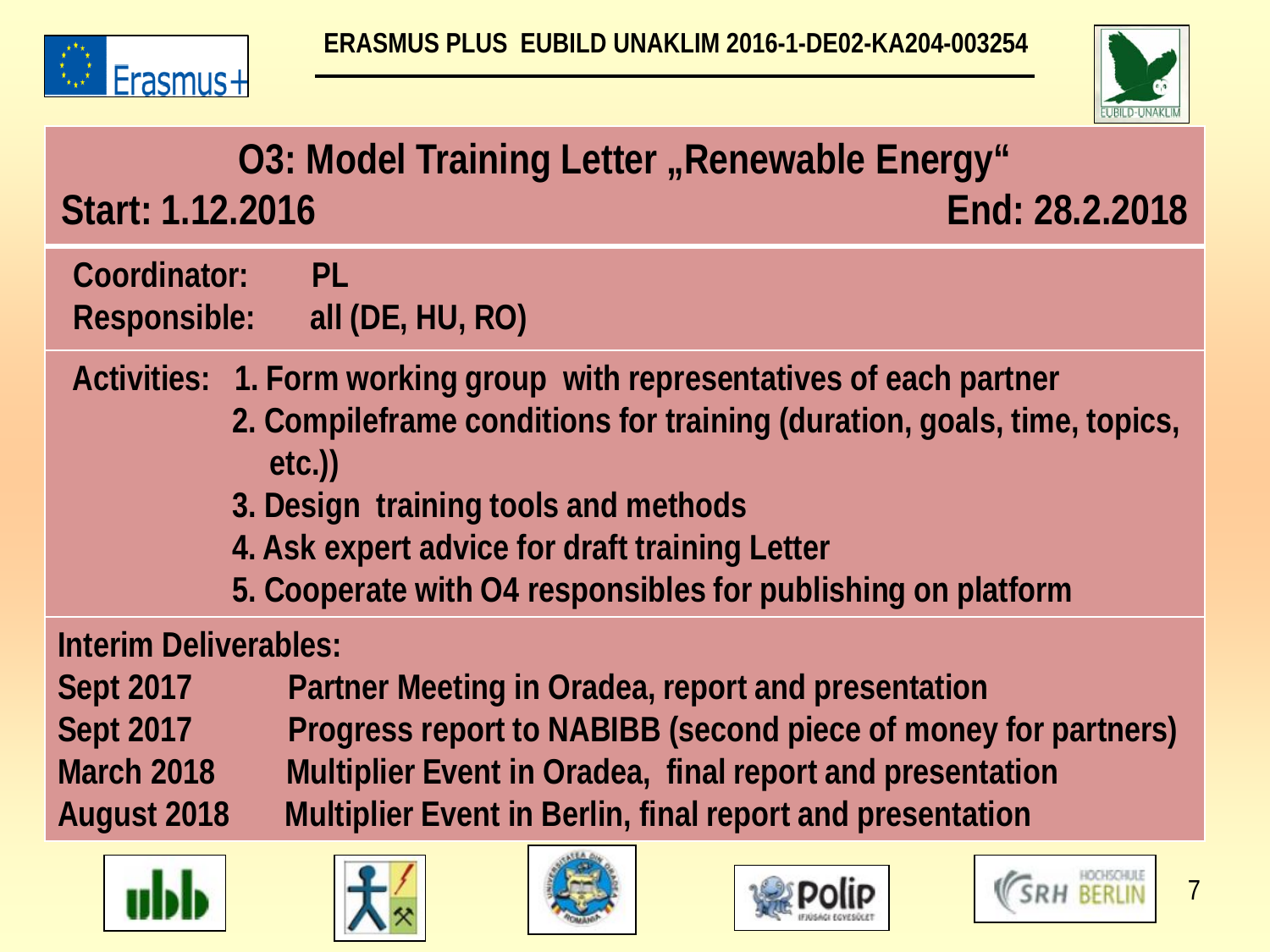



### **O4: Online Platform for e-learning tools and topics Start: 1.9.2017 End: 31.8.2018**

 **Coordinator: SRH Responsible: all (ubb, HU, PL, RO)**

 **Activities: 1. Form (technical) working group with representatives of each partner**

- **2. close cooperation with O3 working group**
- **3. Create platform, adapt existing tools to our purposes**
- **4. Insert Training letter contents**
- **5. Regular internat functionality tests of platform**

#### **Interim Deliverables:**

**Sept 2017 Partner Meeting in Oradea, discussion on activities**

Sept 2017 Progress report to NABIBB

**March 2018 Multiplier Event in Oradea, report and presentation**

**August 2018 Multiplier Event in Berlin, final report and presentation**









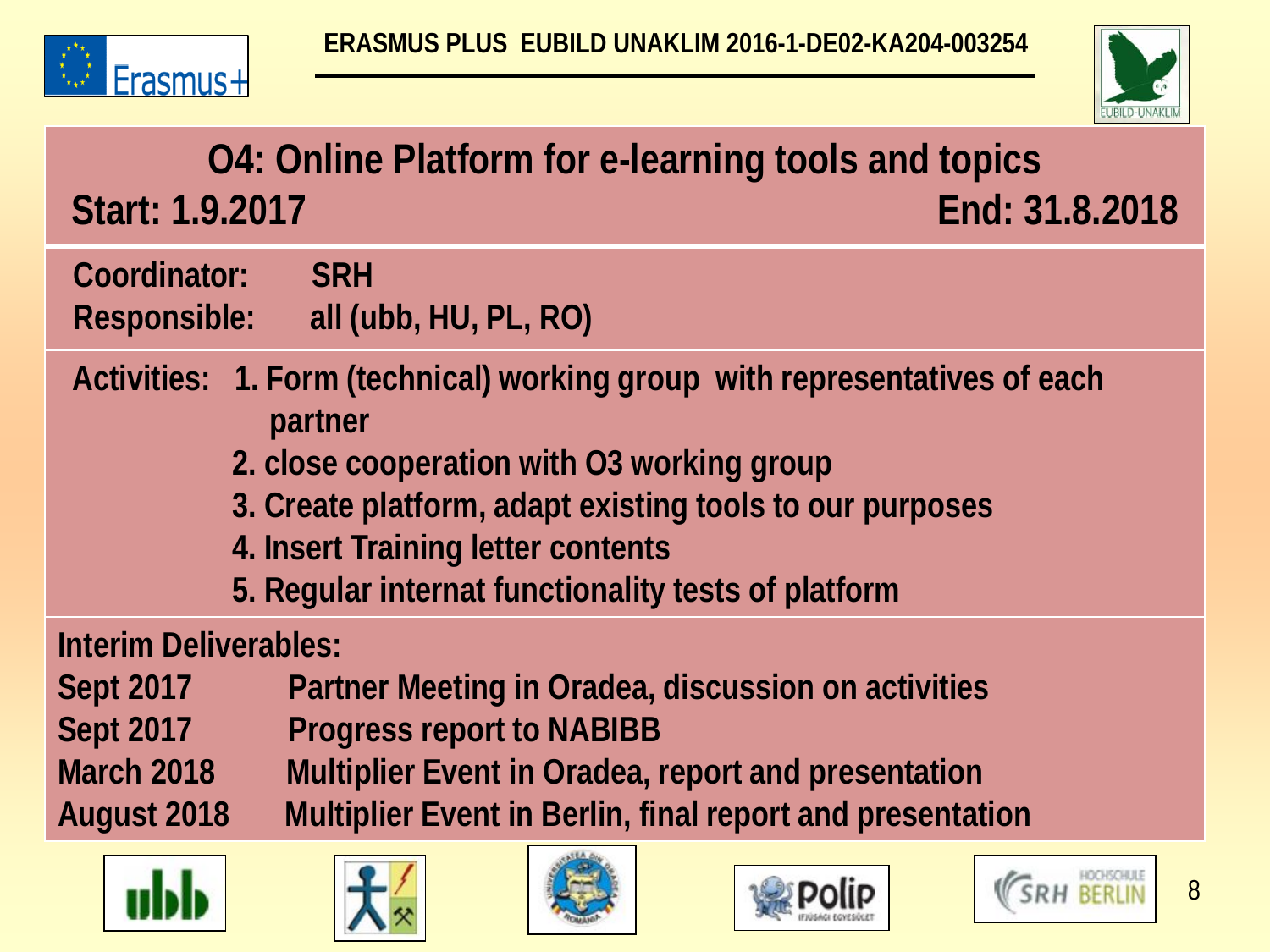

UDD



|                                                                                       |                                            |  | <b>LUBILD-UNANLIN</b> |
|---------------------------------------------------------------------------------------|--------------------------------------------|--|-----------------------|
| <b>O5: Model Solar plants and experiments</b>                                         |                                            |  |                       |
| Start: 1.9.2017                                                                       |                                            |  | End: 31.8.2018        |
| Coordinator:                                                                          | <b>RO</b><br>Responsible: all (DE, HU, PL) |  |                       |
| Activities: 1. Form (technical) working group with representatives of each<br>partner |                                            |  |                       |
| 2. Decide goals, target knowledge, size and nature of experiments                     |                                            |  |                       |
| 3. Decide on target groups                                                            |                                            |  |                       |
| 4. Design and implement waiting and repair plan                                       |                                            |  |                       |
| 5. Write experiment handbook, fit for self-guided learning                            |                                            |  |                       |
| <b>Interim Deliverables:</b>                                                          |                                            |  |                       |
| Partner Meeting in Oradea, discussion on activities<br><b>Sept 2017</b>               |                                            |  |                       |
| <b>Sept 2017</b>                                                                      | <b>Progress report to NABIBB (</b>         |  |                       |
| <b>March 2018</b><br>Multiplier Event in Oradea, final report and presentation        |                                            |  |                       |
| Multiplier Event in Berlin, final report and presentation<br><b>August 2018</b>       |                                            |  |                       |
|                                                                                       |                                            |  | 9                     |

**POIIP** IFJÚSÁGI EGYESŰLET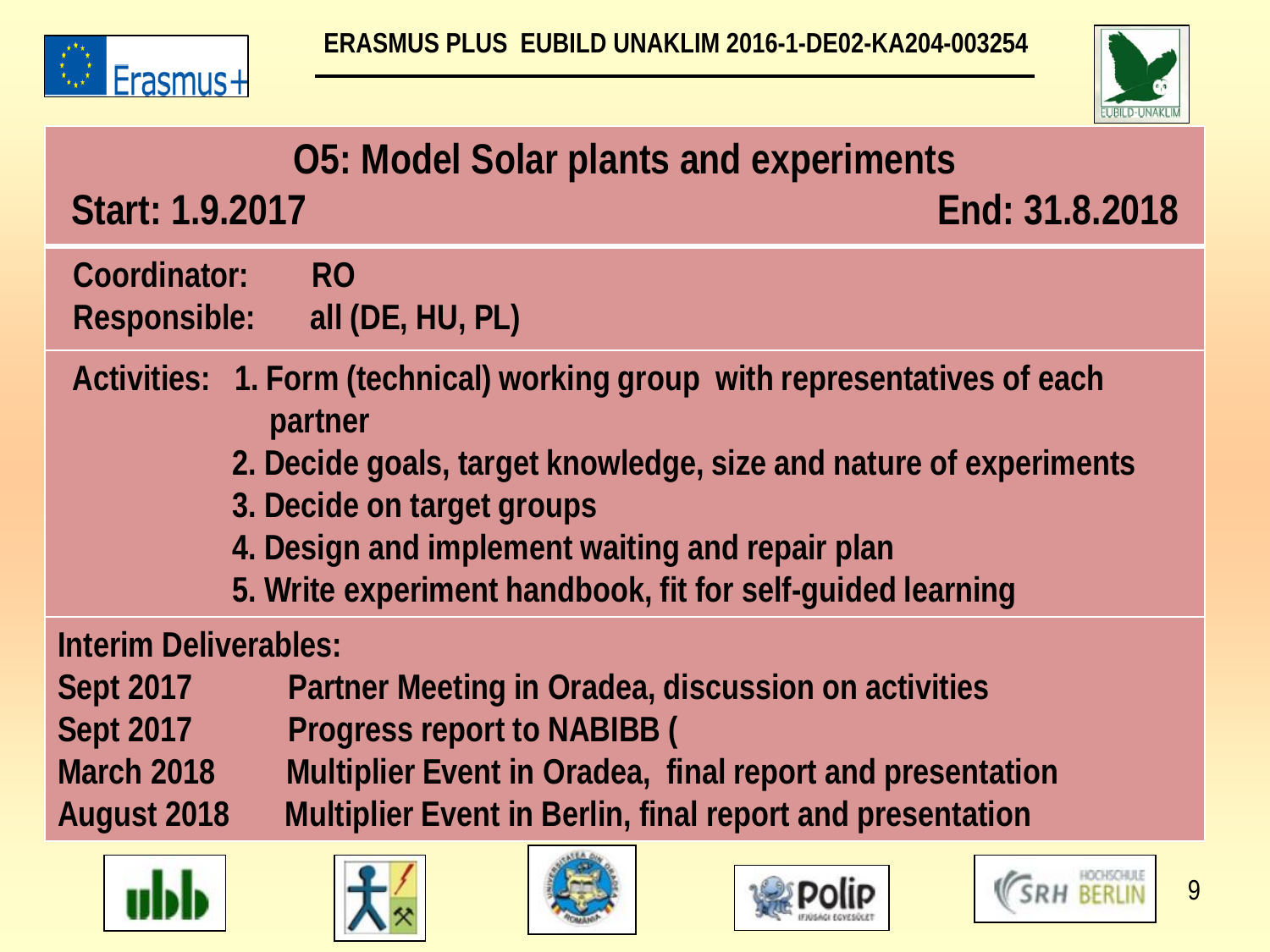



# **A: Project activities and tangible deliveries**

Website ready and continually maintain, feed, by July 2018

Summer School in Berlin, by July 2018

Newsletters (three)

Dissemination Activities

Concept for test run in the partner countries, by July 2018

# **A: Activities for the Project Management**

Tools designed and activated

Meetings, Skypes, agendas, participant lists and minutes

Quality circles, participant lists and minutes

Review